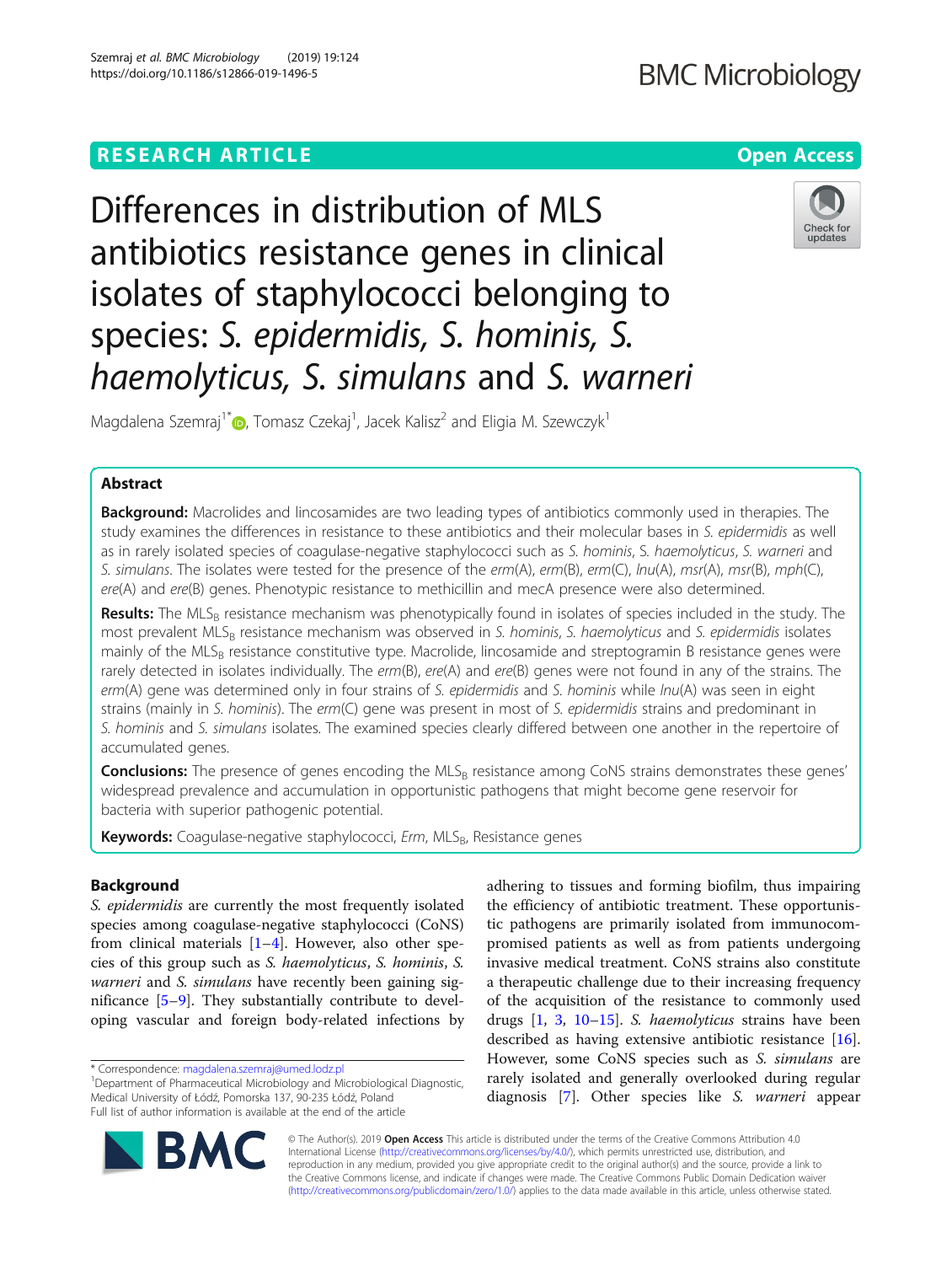unexpectedly as etiological agents of serious infections [[8,](#page-7-0) [17,](#page-7-0) [18\]](#page-7-0).

Macrolides and lincosamides occupy one of the leading positions among antibiotics used in therapy, especially in an outpatient treatment. Their role has substantially increased due to the emergence of methicillin-resistant staphylococci and the fact that they also provide an alternative for people allergic to β-lactam antibiotics [\[19,](#page-7-0) [20\]](#page-7-0). As a result, various types of bacteria have acquired resistance to macrolides and this phenomenon has become a global issue. Due to the fact that the binding site of streptogramins B and lincosamides overlaps that of macrolides, the resistance to macrolides often leads to cross-resistance between macrolides, lincosamides and streptogramins B  $(MLS_B$  resistance phenotype). Many genes limiting the activity of these antibiotics have been described. They affect the expression of several mechanisms of resistance i.e. the methylase production which is responsible for the methylation of the adenine of the 23S rRNA ribosomal subunit as well as active efflux and the production of antibiotic-inactivating enzymes [\[21](#page-7-0), [22](#page-7-0)]. The phenotypic expression of resistance genes can either be constitutive or inducible and as a result cause additional therapy limitations [\[21](#page-7-0), [23](#page-7-0)].

As there is no universal mechanism or set of genes determining  $MLS_B$  resistance, it is difficult to determine the extent to which horizontal gene transfer contributes to the prevalence of this form of resistance when compared with clonal spread. It is known that genes determining  $MLS_B$  resistance are often incorporated in chromosomal cassettes and might be carried in plasmids what indicates that there is a possibility of their horizontal transfer [\[24](#page-7-0)–[26\]](#page-7-0).

The mechanism of  $MLS_B$  resistance as well as the genes responsible for this phenomenon have been thoroughly studied in S. aureus and S. epidermidis. However, little is known about the prevalence and the genetic bases of  $MLS_B$  resistance genes in other CoNS species. In order to address this knowledge gap, the aim of this study is therefore to clarify the  $MLS_B$  resistance mechanisms in rarely isolated CoNS species such as S. haemolyticus, S. hominis, S. warneri and S. simulans.

### Methods

### Bacterial strains

A total of 97 clinical isolates were included in the study. All isolates tested in the study were obtained by a diagnostic microbiology laboratory (Synevo Sp. z o.o.) of Łódź area, Poland since 2014 to 2016. The strains were added to the collection of Pharmaceutical Microbiology and Microbiological Diagnostics Department, Medical University of Łódź and belonged to the following species: S. epidermidis, S. hominis, S. haemolyticus, S. warneri and S. simulans. However, while all *S. epidermidis* and *S. hominis* strains were obtained from blood samples, the other CoNS species derived from a range of clinical specimens including blood, ear swabs, conjunctival sacs, samples from the genitourinary system, abscesses or skin lesions. Seventeen strains were identified as S. epidermidis, 23 as S. haemolyticus, 19 as S. hominis, 20 as S. warneri and 18 as S. simulans. The isolates were identified both by means of the MALDI-TOFF technique and genetic methods [[27](#page-7-0), [28](#page-7-0)]. The control strains used in PCR identification assays were as follows: Staphylococcus epidermidis ATCC 12228, S. haemolyticus ATCC 29970, S. warneri ATCC 27836, S. simulans ATCC 27848 and S. hominis subsp. hominis ATCC 27844.

# Detection of phenotypic resistance to methicillin and the  $MLS_B$  resistance phenotype

Resistance to methicillin was determined by means of disc diffusion assays using discs with cefoxitin 30 μg (Oxoid, UK) on Mueller-Hinton agar (Emapol, Poland) according to the rules proposed by the European Centre for Disease Prevention and Control (EUCAST). The diameter of the zone of inhibition was evaluated after an 18-h incubation at 35 °C. Interpretation of the diameters of inhibition zones was as follows - for S. epidermidis: sensitive when  $\geq$ 25 mm, resistant when < 25 mm; for S. aureus and coagulase-negative staphylococci other than S. epidermidis: sensitive when ≥22 mm, resistant when < 22 mm. S. aureus ATCC 29213 was used as negative control. Staphylococcus aureus ATCC 43300 was used as positive control.

Resistance to macrolides, lincosamides and streptogramins B was determined by means of disc diffusion assays with erythromycin (15 mg) and clindamycin (2 mg) discs (Oxoid, UK) according to EUCAST. The  $MLS_B$  resistance mechanisms were detected by D-test, by way of placing above mentioned discs 15–20 mm from each other. After the preparation of bacterial suspensions in line with the 0.5 McFarland standard, the bacteria were inoculated on the surface of Mueller-Hinton agar. Subsequently, the discs were added and the plates were incubated at 35 °C for 18 h. Interpretation of the diameters of inhibition zones was as follows - for erythromycin: sensitive when ≥21 mm, resistant when < 18 mm; for clindamycin: sensitive when ≥22 mm, resistant when < 19 mm.

Both resistance to erythromycin and clindamycin indicated the presence of a constitutive type of  $MLS<sub>B</sub>$  resistance  $(cMLS_B)$ . The appearance of a flattening zone around the clindamycin confirmed the presence of inducible resistance  $(iMLS_B)$ . Isolates that were resistant to erythromycin and sensitive to clindamycin exhibited an MS phenotype. S. aureus ATCC 29213 was used as a control strain.

# Detection of the mecA gene and macrolide, lincosamide and streptogramin B resistance genes

Genomic DNA was isolated from the tested isolates within the study by means of Genomic Micro AX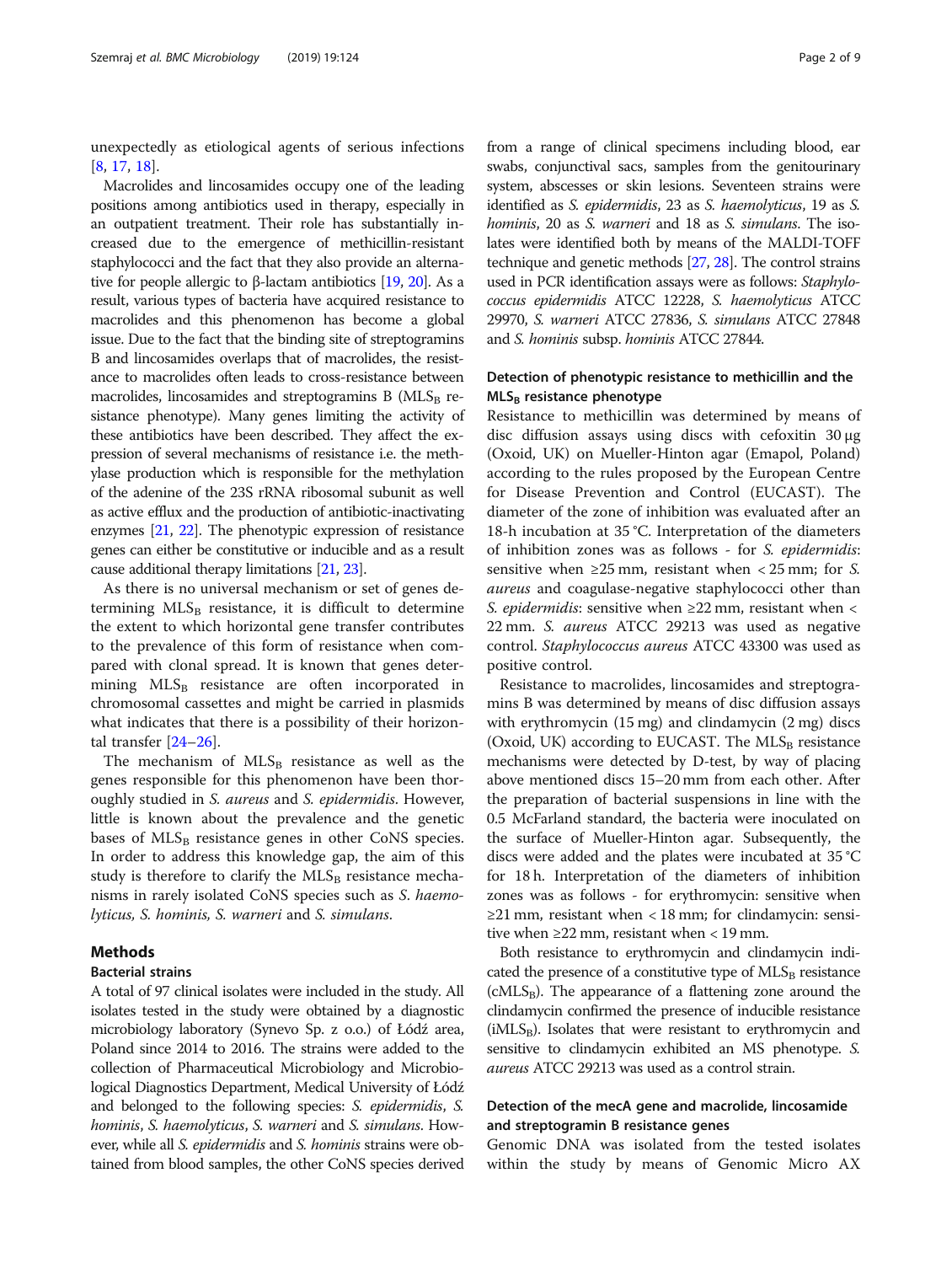Staphylococcus Gravity (A&A Biotechnology, Poland) commercial set according to the manufacturer's protocol. PCR was conducted with primers synthesized by the Genomed Sequencing Laboratory, Poland, specific for the mecA  $[29]$  $[29]$ ,  $erm(A)$ ,  $erm(B)$ ,  $erm(C)$ ,  $lnu(A)$ ,  $msr(A)$ , *msr*(B) [\[23](#page-7-0)],  $mph(C)$  [\[30](#page-7-0)],  $ere(A)$  and  $ere(B)$  [[31](#page-7-0)] genes. DNA amplification was performed in the thermal cycler (Biometra, Germany). The reaction products were detected by electrophoresis (70 V, 1.5 h) in 1% (w/v) agarose gels containing Midori Green DNA stain (NIPPON Genetics EUROPE, Germany). A CCD camera (Syngen, Poland) was used in order to obtain results. The sizes of the amplification products were determined by the usage of a commercial molecular size marker DraMix or DNA Marker 2 (A&A BIOTECHNOLOGY, Poland). The presence of tested of genes was determined on the basis of the sizes of the amplification products with specific primer. S. epidermidis ATCC51625 harboring the mecA gene and 3 S. epidermidis strains: S. epidermidis 3718INL harboring erm(B) and mph(C) genes, S. epidermidis 1486IG harboring  $erm(A)$ ,  $erm(C)$  and  $mph(C)$  genes as well as S. epidermidis 1923KIINL harboring the msr and  $lnu(A)$ genes were used as positive controls [[32](#page-7-0)].

#### Statistical analysis

Statistical differences were conducted using chi-square  $(\chi 2)$  test. P value of < 0.05 was considered as significant.

# Results

Phenotypic resistance to methicillin as well as the presence of the mecA gene in all isolates were determined. The resistance to methicillin were identified in 67% of the isolates. All S. epidermidis and S. hominis isolates were resistant to methicillin and harbored the mecA gene. Eighteen S. haemolyticus isolates were phenotypically resistant to methicillin and harbored the mecA gene whereas two strains had mecA gene without phenotypic resistance. The mecA gene was also determined in 6 S. warneri and 5 S. simulans isolates, however, phenotypic resistance was confirmed respectively only in four and one strains belonging to abovementioned species.

The  $MLS_B$  resistance mechanism was found in isolates belonging to all species investigated in the study. However, the prevalence of this resistance was not evenly distributed (Table 1).

Some isolates were sensitive to  $MLS<sub>B</sub>$  antibiotics: 2 S. epidermidis strains (both of them resistant to methicillin), 8 S. warneri isolates (three resistant to methicillin) and 10 S. simulans strains (one was resistant to methicillin). The  $MLS_B$  resistance mechanism was common in S. hominis, S. haemolyticus and S. epidermidis isolates – respectively in 100, 78 and 59% of isolates. In most cases it was a constitutive type. The inducible type manifesting a D-shape on Mueller-Hinton agar was observed in several

| <b>Table 1</b> The number of isolates with specific phenotypes of |  |  |
|-------------------------------------------------------------------|--|--|
| studied CoNS species                                              |  |  |

| No. of isolates    | $E^R C^R$ $\langle$ CMLS <sub>R</sub> $\rangle$ | $E^{R}C^{S}$ (iMLS <sub>R</sub> ) | $F^R C^S$                | F <sup>S</sup> C <sup>S</sup> |
|--------------------|-------------------------------------------------|-----------------------------------|--------------------------|-------------------------------|
| S. epidermidis 17  |                                                 |                                   |                          |                               |
| S. hominis 19      | 16                                              | 3                                 |                          |                               |
| S. haemolyticus 23 | 18                                              |                                   | $\overline{\phantom{a}}$ |                               |
| S. warneri 20      |                                                 |                                   | 8                        | 8                             |
| S. simulans 18     | 6                                               |                                   |                          | 10                            |
|                    |                                                 |                                   |                          |                               |

 $E^{R}C^{R}$  – resistant both to erythromycin and clindamycin,  $E^{R}C^{S}$  – resistant to erythromycin and susceptible to clindamycin,  $E^SC^S$  – susceptible both to erythromycin and clindamycin

isolates of CoNS included in the study, however, in none of the S. haemolyticus. Only in S. warneri this type of resistance existed in a greater number of strains than the constitutive type. In some S. epidermidis, S. haemolyticus and S. warneri isolates the  $MS_B$  phenotype occurred.

Distribution of genes and their phenotypic manifestation varied between the analyzed species. The sets of genes encoding macrolides, lincosamides and streptogramins B resistance compared with phenotypic  $MLS_B$  resistance in isolated tests were presented in Table [2.](#page-3-0)

The  $erm(C)$  gene predominated in all isolates with the  $MLS_B$  resistance mechanism and this was statistically significant in all species  $(p$  values were as follows: 0.00001 for S. epidermidis, 0.01 for S. hominis, 0.00001 for S. haemolyticus, 0.0001 for S. warneri and 0.0002 for S. simulans). The erm(C) gene was present solely or together with other resistance genes in 12 out of 15 resistant strains S. epidermidis. Similarly to S. epidermidis,  $MLS<sub>B</sub>$  resistant *S. hominis* and *S. haemolyticus* isolates also accumulated many genes. The  $erm(A)$  gene was present in S. epidermidis and S. hominis isolates, while  $lnu(A)$  only in S. hominis and S. haemolyticus. There were no such genes in other species. The  $MLS_B$  resistance mechanism appeared also in 3 S. hominis isolates and 7 S. haemolyticus isolates that do not possess the erm gene. Among the examined S. simulans and S. warneri isolates the  $MLS_B$  resistance mechanism was less frequent and associated with fewer number of genes. However, the erm(C) gene was also predominant. Additionally, there were detected: the *msr* gene family in isolates of *S. simulans*, while the *msr* and *mph* gene families in S. *warneri*. In the examined S. *warneri* isolates, the resistance to macrolides and streptogramins B  $(MS_B)$  was frequently associated with the presence of the  $mph(C)$  and  $msr(B)$  genes. The existence of  $mph(C)$  and  $msr(B)$  genes in isolates with  $MS_B$  resistance mechanism was statistically significant  $(p$  values were as follows: 0.006 for  $mph(C)$  and 0.0007 for  $msr(B)$ ). The sole  $erm(C)$  gene was found in 24 out of 97 strains (25%). However, the most prevalent gene was  $msr(A)$  which was present in 37 of all isolates (38%). In S. warneri and S. haemolyticus it was occasionally identified as the sole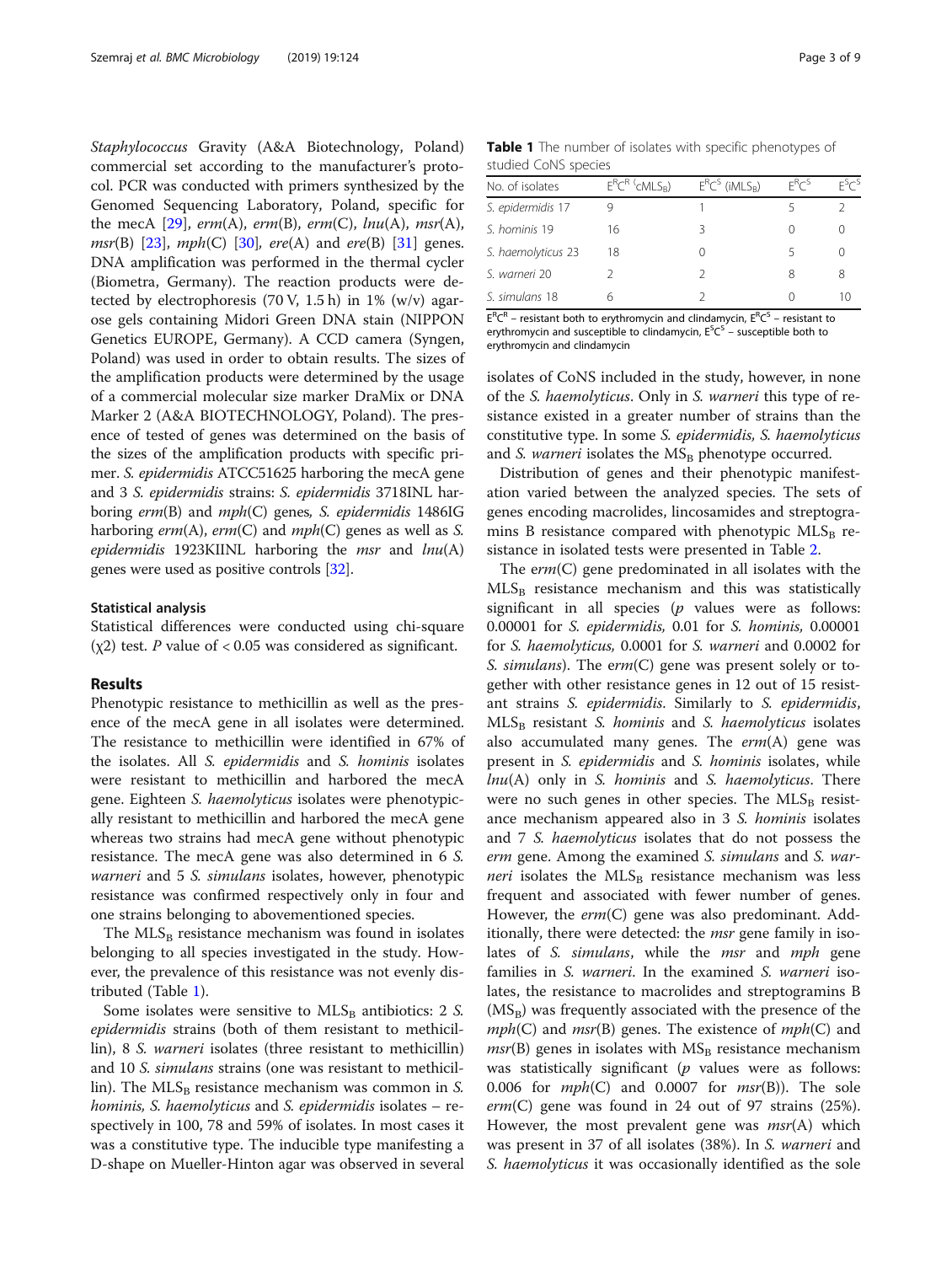<span id="page-3-0"></span>

|                  | Table 2 Phenotypic manifestation and genes encoding the MLS <sub>B</sub> resistance as well as the methicillin resistance in tested isolates<br>belonging to the species: S. epidermidis, S. hominis, S. haemolyticus, S. warneri and S. simulans |                                                |           |                |         |          |  |
|------------------|---------------------------------------------------------------------------------------------------------------------------------------------------------------------------------------------------------------------------------------------------|------------------------------------------------|-----------|----------------|---------|----------|--|
| Resistance genes | Phenotype                                                                                                                                                                                                                                         | No. of isolates/No. of isolates with mecA gene |           |                |         |          |  |
|                  | (No. of isolates)                                                                                                                                                                                                                                 | enidermidis                                    | S hominis | S haemolyticus | warneri | simulans |  |

| Resistance genes               | Phenotype                       | No. of isolates/No. of isolates with mecA gene |            |                 |            |               |
|--------------------------------|---------------------------------|------------------------------------------------|------------|-----------------|------------|---------------|
|                                | (No. of isolates)               | S. epidermidis                                 | S. hominis | S. haemolyticus | S. warneri | S. simulans   |
| erm(A)                         | $cMLS_B(1)$                     | $1/1$                                          |            |                 |            |               |
|                                | $\mathsf{iMLS}_{\mathsf{B}}(0)$ |                                                |            |                 |            |               |
|                                | $MS_B(0)$                       |                                                |            |                 |            |               |
| erm(C)                         | $cMLS_B(20)$                    | $6/6$                                          | $8/8$      |                 | $1/1$      | $5/3^{\rm a}$ |
|                                | $IMLS_B(3)$                     | $1/1$                                          |            |                 | $1/1$      | $1/0$         |
|                                | $MS_B(3)$                       | 3/3                                            |            |                 |            |               |
| erm(A),erm(C)                  | $cMLS_B(2)$                     | $2/2$                                          |            |                 |            |               |
|                                | $IMLS_B(0)$                     |                                                |            |                 |            |               |
|                                | $MS_B(0)$                       |                                                |            |                 |            |               |
| erm(C), msr(A)                 | $cMLS_B(2)$                     |                                                |            | $1/0$           |            | $1/1$         |
|                                | $IMLS_B(2)$                     |                                                |            |                 | $1/1$      | $1/1^{\rm a}$ |
|                                | $MS_B(0)$                       |                                                |            |                 |            |               |
| erm(C), msr(A), msr(B)         | $cMLS_B(1)$                     |                                                |            |                 | $1/1$      |               |
|                                | $IMLS_B(0)$                     |                                                |            |                 |            |               |
|                                | $MS_B(0)$                       |                                                |            |                 |            |               |
| erm(C),msr(A),mph(C)           | $cMLS_B(2)$                     |                                                |            | $2/2$           |            |               |
|                                | $IMLS_B(0)$                     |                                                |            |                 |            |               |
|                                | $MS_B(0)$                       |                                                |            |                 |            |               |
| erm(C), mph(C)                 | $cMLS_B(1)$                     |                                                | $1/1$      |                 |            |               |
|                                | $IMLS_B(0)$                     |                                                |            |                 |            |               |
|                                | $\mathsf{MS}_{\mathsf{B}}(0)$   |                                                |            |                 |            |               |
| erm(C), lnu(A)                 | $cMLS_B(1)$                     |                                                | $1/1$      |                 |            |               |
|                                | $IMLS_B(1)$                     |                                                | $1/1$      |                 |            |               |
|                                | $MS_B(0)$                       |                                                |            |                 |            |               |
| erm(C), msr(A), Inu(A)         | $cMLS_B(1)$                     |                                                | $1/1$      |                 |            |               |
|                                | $IMLS_B(0)$                     |                                                |            |                 |            |               |
|                                | $MS_B(0)$                       |                                                |            |                 |            |               |
| erm(C), msr(A), msr(B), Inu(A) | $cMLS_B(1)$                     |                                                | $1/1$      |                 |            |               |
|                                | $IMLS_B(0)$                     |                                                |            |                 |            |               |
|                                | $\mathsf{MS}_{\mathsf{B}}(0)$   |                                                |            |                 |            |               |
| erm(C), msr(A), mph(C), Inu(A) | $cMLS_B(2)$                     |                                                | $1/1$      | 1/1             |            |               |
|                                | $IMLS_B(0)$                     |                                                |            |                 |            |               |
|                                | $MS_B(0)$                       |                                                |            |                 |            |               |
| erm(C), msr(A), msr(B), mph(C) | $kMLS_B(7)$                     |                                                | $1/1$      | $6/6$           |            |               |
|                                | $IMLS_B(1)$                     |                                                | $1/1$      |                 |            |               |
|                                | $MS_B(0)$                       |                                                |            |                 |            |               |
| erm(C), msr(B), mph(C)         | $cMLS_B(1)$                     |                                                |            | $1/1$           |            |               |
|                                | $IMLS_B(0)$                     |                                                |            |                 |            |               |
|                                | $MS_B(0)$                       |                                                |            |                 |            |               |
| erm(A), msr(B), mph(C)         | $cMLS_B(1)$                     |                                                | $1/1$      |                 |            |               |
|                                | $IMLS_B(0)$                     |                                                |            |                 |            |               |
|                                | $\mathsf{MS}_{\mathsf{B}}(0)$   |                                                |            |                 |            |               |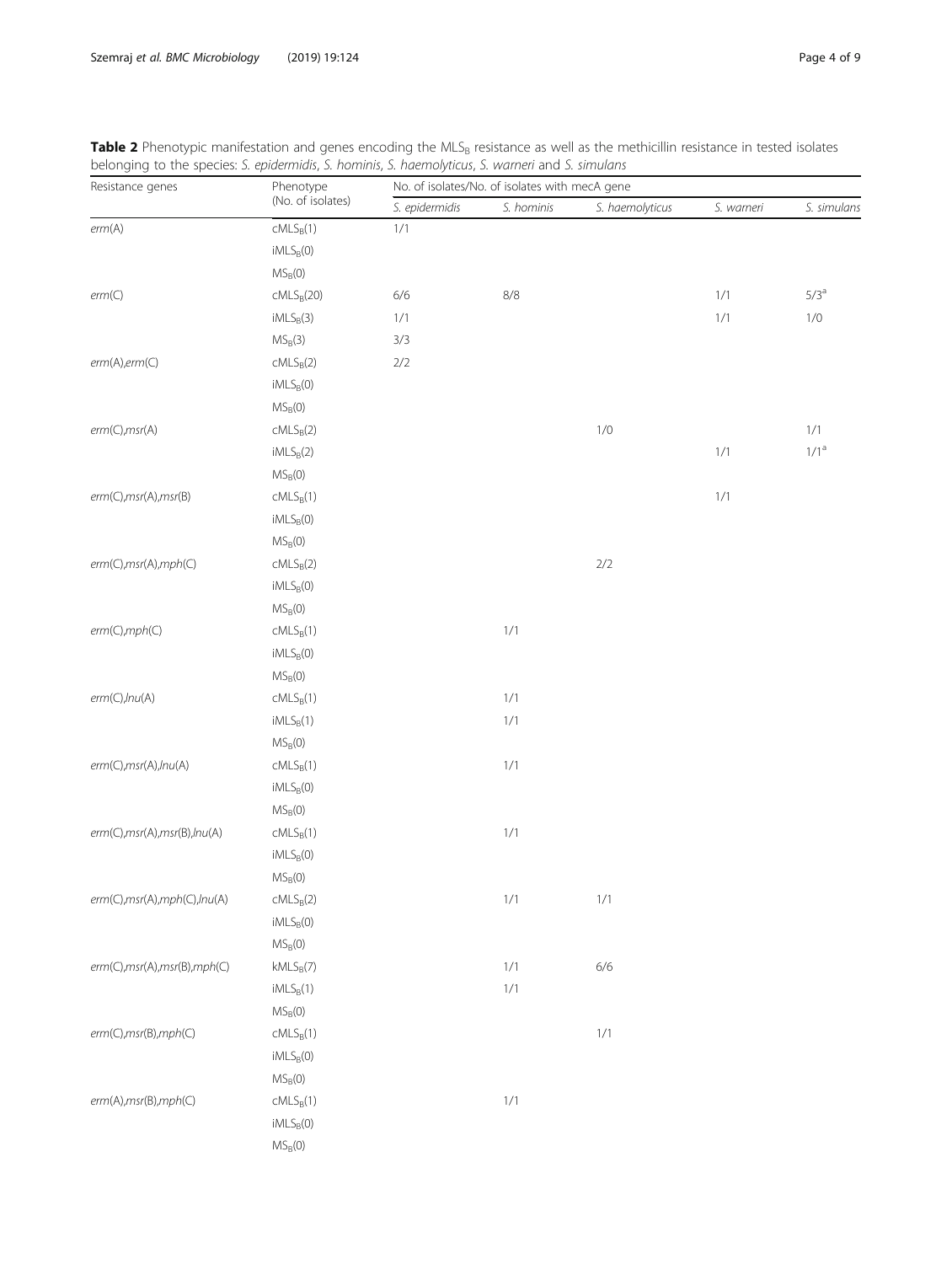| Resistance genes            | Phenotype         | No. of isolates/No. of isolates with mecA gene |            |                 |               |             |  |  |  |
|-----------------------------|-------------------|------------------------------------------------|------------|-----------------|---------------|-------------|--|--|--|
|                             | (No. of isolates) | S. epidermidis                                 | S. hominis | S. haemolyticus | S. warneri    | S. simulans |  |  |  |
| msr(A)                      | $cMLS_B(2)$       |                                                |            | 2/1             |               |             |  |  |  |
|                             | $IMLS_B(1)$       |                                                |            |                 | $1/0$         |             |  |  |  |
|                             | $MS_B(0)$         |                                                |            |                 |               |             |  |  |  |
| msr(A),msr(B)               | $cMLS_B(0)$       |                                                |            |                 |               |             |  |  |  |
|                             | $IMLS_B(0)$       |                                                |            |                 |               |             |  |  |  |
|                             | $MS_B(2)$         |                                                |            |                 | $2/0$         |             |  |  |  |
| msr(A),msr(B),mph(C)        | $cMLS_B(3)$       |                                                |            | 3/2             |               |             |  |  |  |
|                             | $IMLS_B(0)$       |                                                |            |                 |               |             |  |  |  |
|                             | $MS_B(8)$         | $2/2$                                          |            | 3/2             | $3/2^{\rm a}$ |             |  |  |  |
| msr(A),msr(B),mph(C),lnu(A) | $cMLS_B(1)$       |                                                |            |                 |               |             |  |  |  |
|                             | $IMLS_B(0)$       |                                                |            |                 |               |             |  |  |  |
|                             | $MS_B(1)$         |                                                |            | 1/1             |               |             |  |  |  |
| msr(A), mph(C)              | $cMLS_B(2)$       |                                                |            | $2/2^{\rm a}$   |               |             |  |  |  |
|                             | $IMLS_B(1)$       |                                                | $1/1$      |                 |               |             |  |  |  |
|                             | $MS_B(1)$         |                                                |            |                 | $1/0$         |             |  |  |  |
| mph(C), lnu(A)              | $cMLS_B(1)$       |                                                | $1/1$      |                 |               |             |  |  |  |
|                             | $IMLS_B(0)$       |                                                |            |                 |               |             |  |  |  |
|                             | $MS_B(0)$         |                                                |            |                 |               |             |  |  |  |
| mph(C)                      | $cMLS_B(0)$       |                                                |            |                 |               |             |  |  |  |
|                             | $IMLS_B(0)$       |                                                |            |                 |               |             |  |  |  |
|                             | $MS_B(2)$         |                                                |            | $1/1^{\rm a}$   | $1/0$         |             |  |  |  |

| Table 2 Phenotypic manifestation and genes encoding the MLS <sub>B</sub> resistance as well as the methicillin resistance in tested isolates |  |  |  |  |  |  |
|----------------------------------------------------------------------------------------------------------------------------------------------|--|--|--|--|--|--|
| belonging to the species: S. epidermidis, S. hominis, S. haemolyticus, S. warneri and S. simulans (Continued)                                |  |  |  |  |  |  |

<sup>a</sup>isolates harbor the mecA gene without phenotypic resistance (S. haemolyticus: one isolate with msr(A),mph(C) and one isolate with mph(C); S. warneri: one isolate with msr(A),msr(B),mph(C); S. simulans: two isolates with erm(c) and one isolates with erm(C),msr(A))

gene. The  $msr(A)$  gene often coexisted with  $msr(B)$ ,  $mph(C)$  and  $erm(C)$ . Such a set of genes was statistically significant for *S. haemolyticus* ( $p$  value = 0.0001). The prevalence of  $mph(C)$ , was not evenly distributed among species. It was present in 20 S. haemolyticus isolates, 7 S. hominis, 4 S. warneri and 2 S. epidermidis whereas it was not detected in S. simulans species.

In most cases,  $MLS_B$  resistance genes coexisted with the phenotypic methicillin resistance encoded by the mecA gene. However, no mecA was detected in 8 S. warneri, 4 S. haemolyticus and 2 S. simulans isolates harboring the macrolides, lincosamides and streptogramins B genes.

# **Discussion**

In spite of different chemical structures, macrolides, lincosamides and streptogramins B exhibit a similar mechanism of action leading to cross-resistance  $(MLS_B)$ between them [\[21](#page-7-0)–[23\]](#page-7-0). The study examines molecular bases of phenotypic manifestation of resistance to macrolides and lincosamides among rarely isolated coagulase-negative staphylococci. This form of resistance is becoming increasingly prevalent and is regarded as

being determined by various genes. It may result from the presence of the *erm* family genes encoding the methylase which is responsible for the methylation of adenine in the 23S rRNA ribosomal subunit. For instance, it is known that the  $erm(A)$  gene is prevalent in S. aureus, the *erm*(B) gene in β-hemolytic streptococci and *erm*(X) in corynebacteria and propionibacteria. Resistance to macrolides and streptogramins  $B(MS_B)$  phenotype) can also be determined by the presence of genes responsible for active efflux e.g. the  $msr(A)/msr(B)$  genes in Staphylococcus spp., the mef gene in Streptococcus spp. or Haemophilus influenzae. The third mechanism of resistance to antibiotics of the  $MLS_B$  group is the production of enzymes inactivating a specific substance. These enzymes might be encoded by genes such as  $mph(C)$ and  $lnu(A)$  in *Staphylococcus* spp. or by  $ere(A)$  and ere(B) in Escherichia and other genera of Enterobacteriaceae [\[33](#page-7-0)–[40\]](#page-7-0).

Resistance to  $MLS_B$  antibiotics in staphylococci has already been the subject of many studies. However, these studies were mostly limited to the most frequently isolated staphylococci i.e. S. aureus and S. epidermidis [[13,](#page-7-0) [34,](#page-7-0) [35,](#page-7-0) [41](#page-8-0)–[43](#page-8-0)]. Recently, also other staphylococcus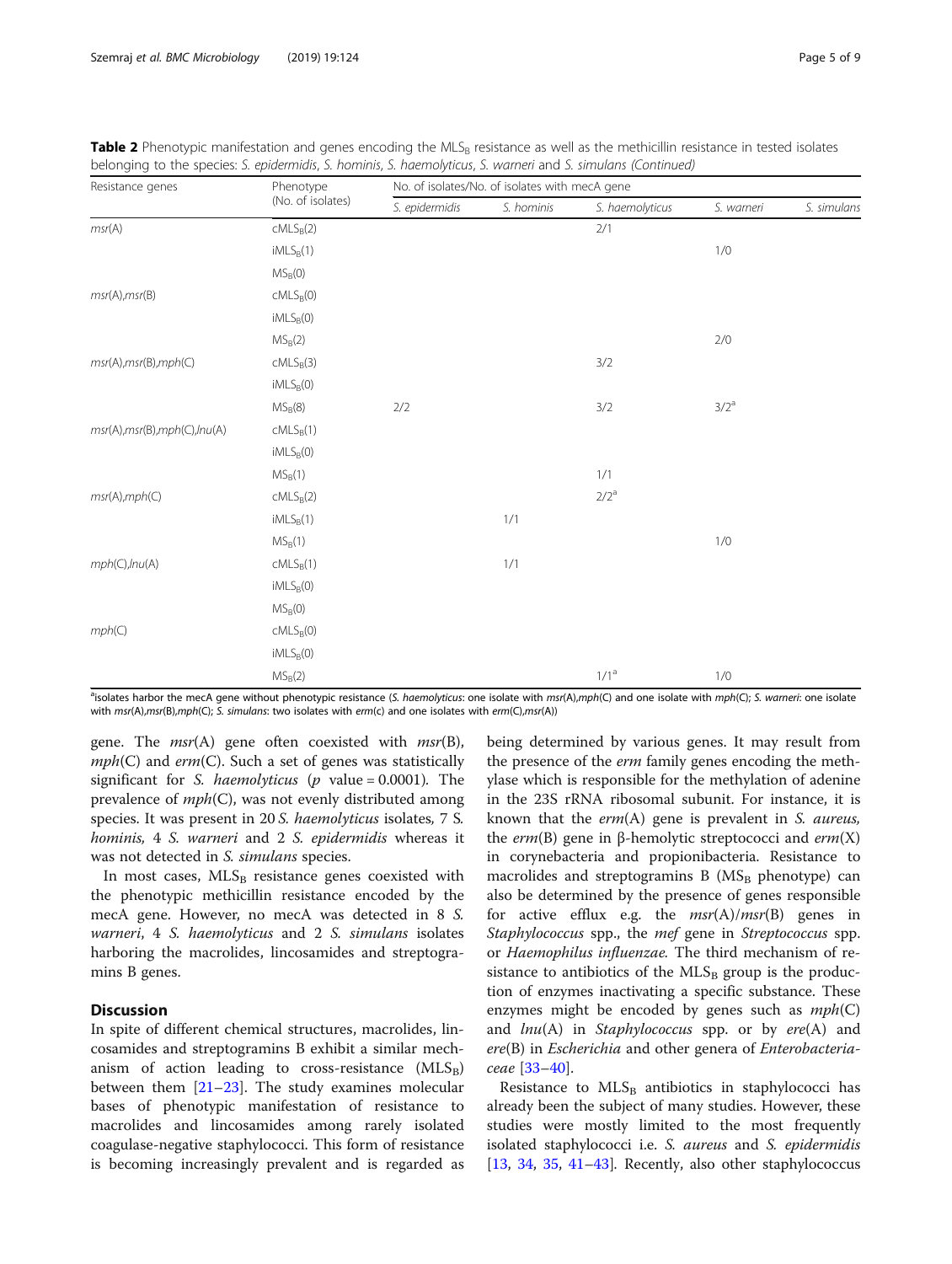species such as S. hominis, S. haemolyticus, S. warneri and S. simulans, have appeared as etiological factors of serious human infections. Due to their resistance to antibiotics and ability to form biofilms, these species have become an often underestimated clinical issue. However, the progress in diagnostic laboratory techniques has allowed to see CoNS as a set of specific species instead of a homogeneous group.

Our findings indicate that the  $MLS_B$  cross-resistance mechanism was present in 61% of all isolates whereas the  $MS_B$  phenotype was observed in a further 19% of isolates. Li et al. (2015) reported that resistance to erythromycin was more frequent in CoNS isolates than in S. aureus and concerned more than half of the strains isolated from mastitis cases in cattle [\[44\]](#page-8-0). Similar results were obtained in studies on strains derived from humans. Goudarzi et al. (2016) noted that in isolates obtained from the nasal vestibule, the strains belonging to the CoNS group proved to be more resistant to erythromycin than *S. aureus* [\[41](#page-8-0)]. The phenotypic expression of  $MLS<sub>B</sub>$  resistance might be inducible and manifest in clinical resistance to lincosamides and streptogramin B induced by 14- and 15- membered macrolides, or constitutive which determines resistance to all  $MLS_B$  group antibiotics [\[21,](#page-7-0) [23\]](#page-7-0). Analyzed in our study staphylococcal species form two groups. The first one contains S. epidermidis, S. hominis and S. haemolyticus. They were isolated from blood and relatively common in clinical laboratory. The greatest number of the isolates of these species exhibited constitutive type of the  $MLS<sub>B</sub>$  resistance. Similar conclusions were drawn by other researchers [[35,](#page-7-0) [45](#page-8-0)–[47](#page-8-0)]. However, some studies such as these conducted by Dizbay et al. (2008), Teodoro et al. (2012), Szczuka et al. (2016) and Li et al. (2015), indicated that the inducible  $MLS_B$  resistance might also be commonly present in S. haemolyticus and S. hominis species [\[44](#page-8-0), [48](#page-8-0)–[50\]](#page-8-0). The iMLS<sub>B</sub> mechanism has been fre-quently reported to occur mostly in S. aureus [\[35,](#page-7-0) [50,](#page-8-0) [51](#page-8-0)]. The second group of species investigated in our study consists of S. warneri and S. simulans which are not often isolated from blood and their pathogenecity potential is weaker. Nonetheless, some of these isolates were also resistant and among *S. warneri* strains the the  $IMLS<sub>B</sub>$  resistance mechanisms were more frequent. The isolates included in our study were tested for the presence of genes responsible for encoding macrolides, lincosamides and streptogramins B resistance in staphylococci: erm(A), erm(B), erm(C),  $lnu(A)$ , msr(A), msr(B) and mph(C). Additionally, the examined isolates were tested for the presence of  $ere(A)$  and ere(B) genes that are described as typical for the Enterobacteriaceae family but might also appear in staphylococci [[52](#page-8-0)]. The presence of these genes in staphylococci might indicate transfer of genes between various species and genera of bacteria. The studies regarding CoNS emphasize that the  $MLS<sub>B</sub>$  resistance results mostly from methylase activity and is conditioned by the  $erm(C)$  gene [\[35](#page-7-0), [45](#page-8-0), [53](#page-8-0)–[55\]](#page-8-0). This gene was frequently detected in the present study, particularly in *S. epidermidis*, *S. hominis* and *S. simulans* isolates. This gene also dominated in the examined by El-Mahdy et.al. (2010) S. epidermidis and S. simulans strains [\[56](#page-8-0)]. Gatermann et.al. (2007) found  $erm(C)$  as prevalent in S. haemolyticus [\[45\]](#page-8-0). In our findings  $erm(C)$  was detected as a sole gene in part of S. hominis isolates but in other isolates it coexisted with a range of other genes i.e.  $lnu(A)$ , msr(A),  $msr(B)$  and  $mph(C)$ . El-Mahdy et.al. (2010) found the  $msr(A)$  gene in S. *hominis* strains as dominant whereas the result obtained in the study conducted by Szczuka et.al. (2016) proved to be similar to ours - the  $erm(C)$  gene predominated  $[50, 56]$  $[50, 56]$  $[50, 56]$ .

Resistance to macrolides and streptogramins B  $(MS_B)$ caused by the  $msr(A)/msr(B)$  genes is responsible for active efflux of antibiotics out of bacterial cells. The mrs(A) gene was indicated as more prevalent in CoNS than in S. *aureus*  $[35, 41, 57]$  $[35, 41, 57]$  $[35, 41, 57]$  $[35, 41, 57]$  $[35, 41, 57]$  $[35, 41, 57]$ . In the presented study,  $msr(A)$  proved to be the most frequently detected gene. It was present mostly in groups with  $msr(B)$  and  $mph(C)$ which condition the synthesis of phosphotransferase. Similarly to the result obtained by Gaterman et al. (2007), the  $mph(C)$  gene was harbored almost exclusively together with other genes [\[45\]](#page-8-0). In our study it was determined as a sole gene in two isolates (S. haemolyticus and S. warneri) resistant to macrolides. Matsuoka et al. (2003) reported that in S. *aureus* the  $mph(C)$  gene occurs only if the  $msr(A)$  gene is also present. The sole presence of the  $mph(C)$  gene results in a low macrolide resistance  $[58]$  $[58]$  $[58]$ . The presence of the *lnu* gene was detected in S. haemolyticus and S. hominis isolates but not in the S. epidermidis, S. warneri or S. simulans isolates. This gene was frequently identified in S. haemolyticus strains by Novotna et al. (2005) and in S. hominis isolates by Szczuka et al.  $(2016)$  [[50,](#page-8-0) [59\]](#page-8-0). The *lnu* gene is considered to be responsible for lincomycin resistance and might be present in strains susceptible to clindamycin [[59](#page-8-0), [60\]](#page-8-0). The presence of the ere genes facilitates the resistance to high concentrations of erythromycin by hy-drolysis of the lactone rings [\[31\]](#page-7-0). The  $ere(A)$  and  $ere(B)$ genes were not detected in any of the isolates tested in the study. However, after PCR with primers applied for  $ere(A)$  we detected the presence of the product of size corresponding to sought gene in seven isolates of S. epidermidis. The result seemed to be reliable as in the studies there was not detected any of unspecific products in sensitive stains. What is more, the primers designed by Sutcliffe et al. (1996) have been already applied to detect this gene in staphylococci  $[31]$  $[31]$  $[31]$ . In a study made by Schmitz et al. (2000) that concerned 851 S. *aureus* isolates,  $ere(A)$  was not identified whereas  $ere(B)$  was present in less than 1% of all isolates [[61\]](#page-8-0). The same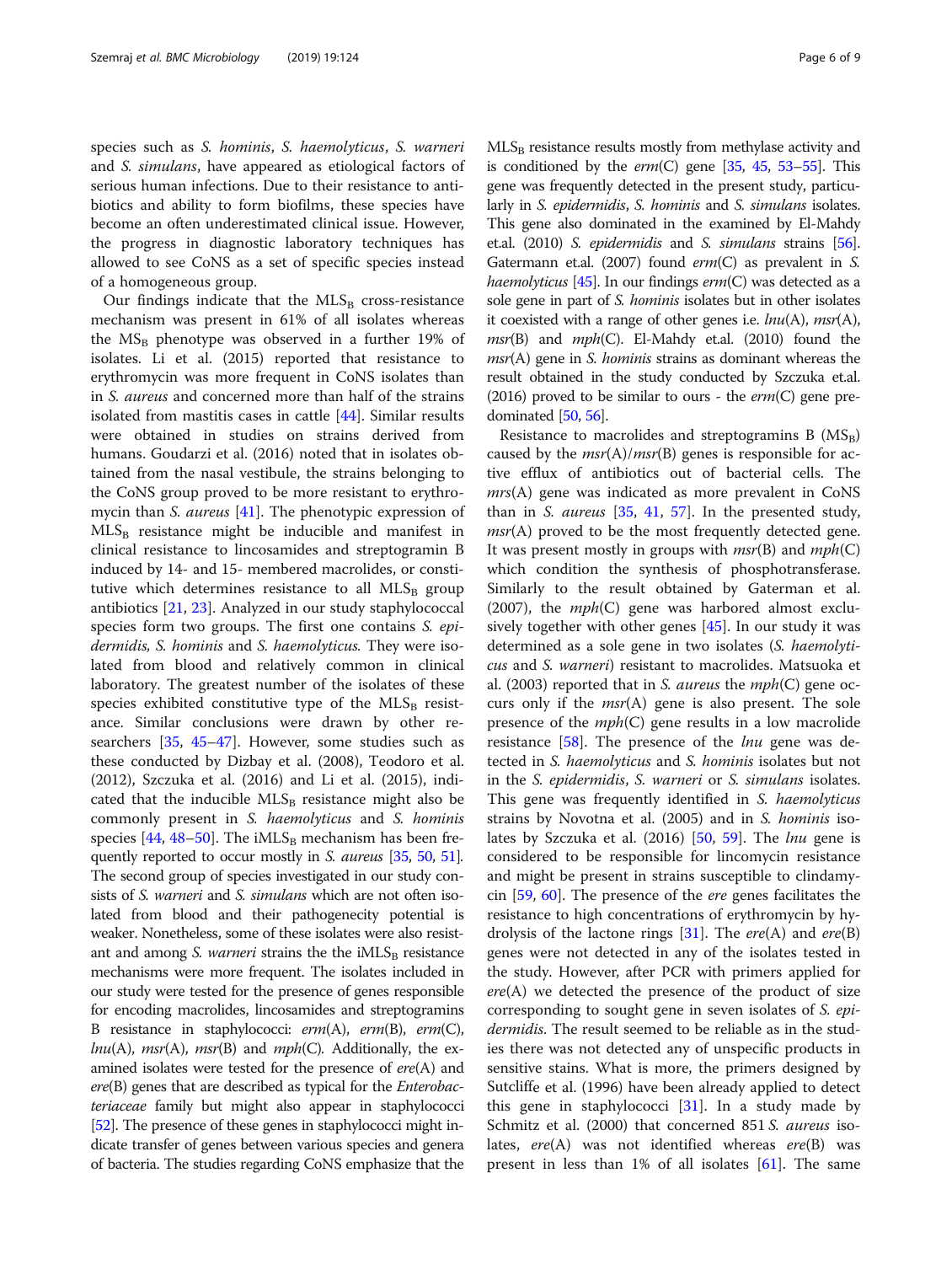author in other article described the presence of the  $ere(A)$  gene in one strain of S. *aureus* [\[62](#page-8-0)]. The lack of the ere genes in S. aureus was described by Otsuka et al. (2007) [[63](#page-8-0)]. On the other hand, Li et al. detected the presence of the examined gene in six strains of CoNS and 21 strains of S. aureus of bovine milk origin [[44\]](#page-8-0). To our knowledge, it would be the first time when the presence of the ere(A) gene in CoNS isolated from humans has been reported. Because of this fact, we have sequenced received PCR products in order to check the homology with ere(A) gene that was hitherto mainly detected in bacteria from Enterobacteriaceae family. Unfortunately, after the comparison of the sequences in the BLAST program available at [http://www.ncbi.nlm.nih.](http://www.ncbi.nlm.nih.gov/BLAST/) [gov/BLAST/](http://www.ncbi.nlm.nih.gov/BLAST/) it has turned out that in all seven strains of S. epidemidis the obtained sequences are identical but with no homology with the sequence of the  $ere(A)$  gene. Moreover, the received sequences turned out to be homologous in 98% with the genome fragment of Staphylococcus capitis CR01. Our studies revealed that primers designed by Sutcliffe et al. should not be used for staphylococci [[31](#page-7-0)].

Our findings show a correlation between the presence of specific genes or sets of genes and the phenotypic type of the  $MLS_B$  resistance. The predominant type of the  $MLS_B$  resistance in S. epidermidis, S. hominis and S. simulans was constitutive. This mechanism was encoded by the  $erm(C)$  gene as a sole gene or as a part of a group of the genes and it was statistically proved. However,  $erm(C)$  was also detected in isolates with both inducible  $MLS_B$  and  $MS_B$  resistance. Gatermann et al. (2007) reported that the presence of the  $erm(C)$  gene was associated with the inducible  $MLS_B$  mechanism in S. hominis strains whereas mostly with a constitutive type in other species [[45\]](#page-8-0). Similar results were obtained in the study by Szczuka et al. (2016), in which more than half of the 55 S. hominis isolates exhibited the  $IMLS_B$  mechanism which was associated with the presence of the  $erm(C)$ gene  $[50]$  $[50]$ . In our study, the inducible  $MLS_B$  mechanism was less frequent than constitutive but both were associated with the presence of the  $erm(C)$  gene.

Methicillin resistance was observed in all S. epidermidis and S. hominis, the majority of S. haemolyticus isolates and also in minority of S. warneri and S. simulans. Therefore, it is difficult to evaluate the scope of correlation between the resistance to β-lactam antibiotics and macrolides and lincosamides. However, the in-depth analysis of resistant strains indicate that genes encoding resistance to these antibiotics might be transferred in a common chromosomal cassette [[64](#page-8-0)]. In a study of MRSA strains, Teodoro et al. (2012) reported that the  $erm(A)$  gene was most commonly present in TN554 as a part of SCCmec II or III cassettes whereas in methicillin resistant S. *epidermidis, erm*( $C$ ) was located mainly on SCC*mec* IV or nontypeable cassettes [\[49\]](#page-8-0). A phenomenon of the common occurrence of the  $MLS_B$  and methicillin resistance was also analyzed by Castro-Alarco'n (2011)  $[65]$  $[65]$  $[65]$ . Bouchami et.al. (2011) indicated the frequent occurrence of the  $mec(A)$ ,  $erm(C)$  and  $msr(A)$  genes in S. epidermidis, S. haemolyticis and S. hominis isolates derived from blood [\[66](#page-8-0)]. Towards increasing resistance to methacillin in staphylococci, including CoNS, the range of antibiotics that are available for treatment of infections caused by these bacteria is getting more limited. The alternative can be macrolides, lincosamydes and streptogramins. Additionally, erythromycin and clindamycin that are recommended for the treatment of the infections of people with ß-lactam allergy [\[20\]](#page-7-0). Spreading of the resistance also to such antibiotics may considerably complicate the treatment in the future. Moreover, CoNS might become dangerous genetic reservoir of resistance genes for S. aureus.

#### Conclusion

Macrolide resistance is rapidly increasing. Therefore, it is reasonable to assume that genes encoding this type of resistance can be transferred between species and genera. However, due to the diversity of the genes involved it is too early to link them with specific mechanisms. Progress in medicine and the increasing contribution of opportunistic pathogens to infections in immunocompromised patients has shifted the profile of the bacterial species responsible for such infections. Apart from S. epidermidis, other species such as these described in our study have become more and more frequently isolated. As a result of antibiotic selection such strains which are simultaneously natural human skin microbiota might become dangerous genetic reservoir of resistance genes.

#### Abbreviations

CoNS: Coagulase-negative staphylococci; MLS<sub>B</sub> resistance: Resistance to macrolides, lincosamides and streptogramins B

#### Acknowledgments

Not applicable.

#### Authors' contributions

All authors designed the experiments. MSz, TC and JK performed the experiments. MSz, TC and ESz analyzed the data. Msz and ESz wrote the manuscript. All authors read and approved the manuscript.

#### Funding

This study was supported by grants 502–03/3–012-03/502–34-050 and 502– 03/3–012-03/502–34-071 from the Medical University of Łódź. The funders had no role on study design, data collection and analysis, decision to publish or preparation of the manuscript.

#### Availability of data and materials

The datasets used and/or analyzed during the current study are available from the corresponding author on reasonable request.

#### Ethics approval and consent to participate

Not applicable. In the study, informed consent was not needed because of the classification of the tested samples as medical wastes according to local "Pharmaceutical Law Act". Also the approval of IRB (i.e. "Bioethical Committee concerning the studies on human") was not required as in line with its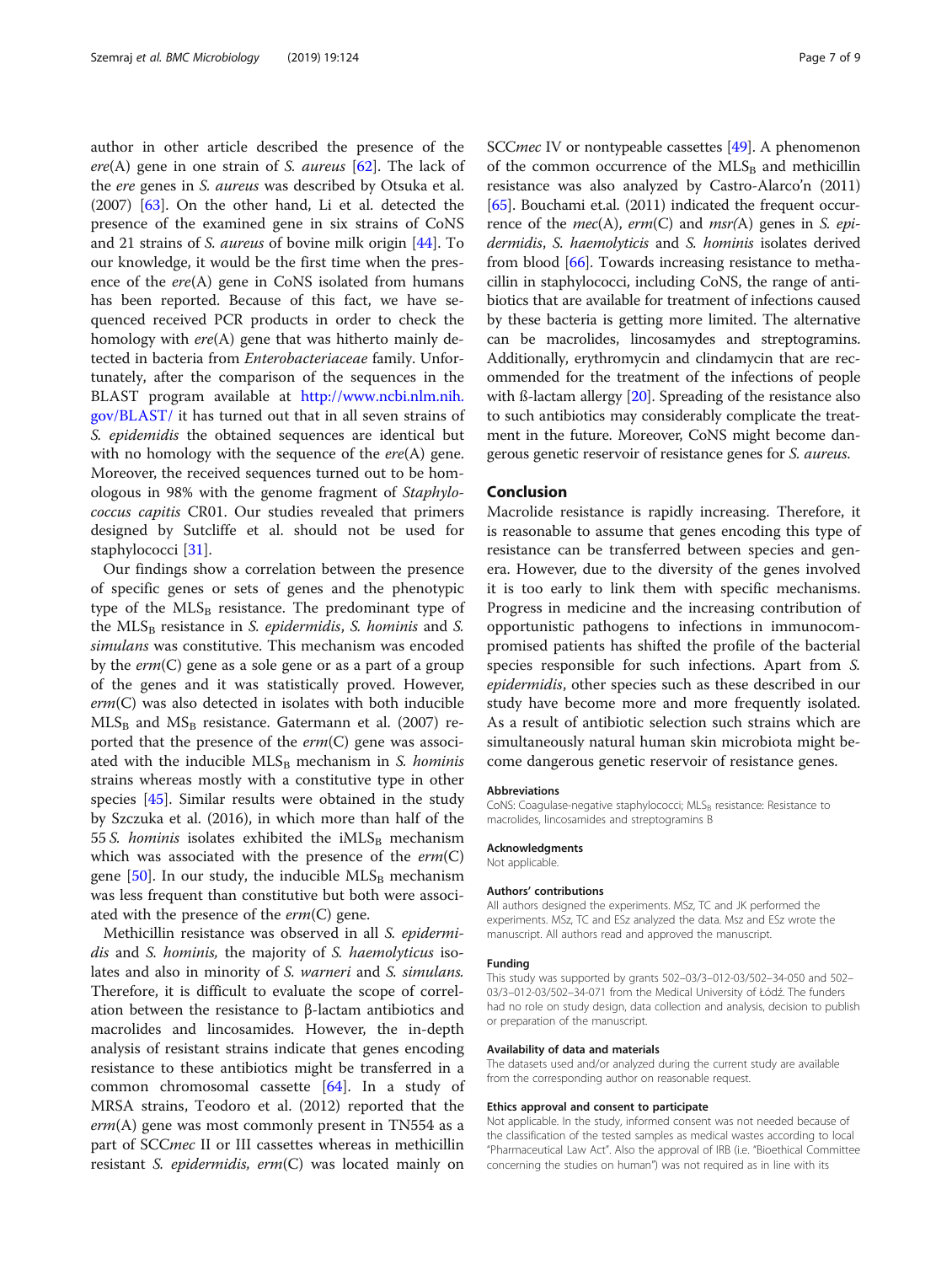<span id="page-7-0"></span>regulations it is needed when the study is a medical experiment. We did not do any intervention on human health, so that according to local law, the study was not a "medical experiment".

#### Consent for publication

Not applicable.

#### Competing interests

The authors declare that they have no competing interests.

#### Author details

<sup>1</sup>Department of Pharmaceutical Microbiology and Microbiological Diagnostic, Medical University of Łódź, Pomorska 137, 90-235 Łódź, Poland. <sup>2</sup>Synevo Sp. z o. o., Microbiological Laboratory of Łódź, Sokola 14, 93-519 Łódź, Poland.

#### Received: 19 October 2017 Accepted: 29 May 2019 Published online: 10 June 2019

#### References

- Rogers KL, Fey PD, Rupp ME. Coagulase-negative staphylococcal infections. Infect Dis Clin N Am. 2009;23(1):73–98.
- 2. Uçkay I, Pittet D, Vaudaux P, Sax H, Lew D, Waldvogel F. Foreign body infections due to Staphylococcus epidermidis. Ann Med. 2009;41(2):109–19.
- 3. Schoenfelder SM, Lange C, Eckart M, Hennig S, Kozytska S, Ziebuhr W. Success through diversity - how Staphylococcus epidermidis establishes as a nosocomial pathogen. Int J Med Microbiol. 2010;300(6):380–6.
- 4. Otto M. Staphylococcus epidermidis—the'accidental'pathogen. Nat Rev Microbiol. 2009;7(8):555–67.
- 5. Voineagu L, Braga V, Botnarciuc M, Barbu A, Tataru M. Emergence of Staphylococcus hominis strains in general infections. ARS Medica Tomitana. 2012;18(2):80–2.
- 6. Mendoza-Olazaran S, Otero-Morfin R, Rodrigez-Noriega E, Llaca-Diaz S, Trevino F. Microbiological and molecular characterization of Staphylococcys hominis isolates from blond. PLoS One. 2013;8:e61161.
- 7. Mallet M, Loiez C, Melliez H, Yazdanpanah Y, Senneville E. Staphylococcus simulans as an authentic pathogenic agent of osteoarticular infections. J Infect Dis. 2011;7(5):15010–1.
- 8. Legius B, Landuyt K, Verschueren P, Westhovens R. Septic arthritis due to Staphylococcus warneri: a diagnostic challenge. Open Rheumatol J. 2012;6: 310–1.
- 9. Barros EM, Ceotto H, Bastos MCF, Dos Santos KRN, Giambiagi-deMarval M. Staphylococcus haemolyticus as an important hospital pathogen and carrier of methicillin resistance genes. J Clin Microbiol. 2012;50(1):166–8.
- 10. Sahal G, Bilkay I. Multi drug resistance in strong biofilm forming clinical isolates of Staphylococcus epidermidis. Braz J Microbiol. 2014;45(2):539–44.
- 11. Mack D, Rohde H, Harris LG, Davies AP, Horstkotte MA, Knobloch JK. Biofilm formation in medical device-related infection. Int J Artif Organs. 2006;29(4): 343–59.
- 12. Sorlozano A, Gutierrez J, Martinez T, Yuste M, Perez-Lopez J, Vindel A, Guillen J, Boquete T. Detection of new mutations conferring resistance to linezolid in glycopeptide-intermediate susceptibility Staphylococcus hominis subspecies hominis circulating in an intensive care unit. Eur J Clin Microbiol Infect Dis. 2010;29(1):73–80.
- 13. Bouchami O, Achour W, Ben Hassen A. Prevalence of resistance phenotypes and genotypes to macrolide, lincosamide and streptogramin antibiotics in gram-positive cocci isolated in tunisian bone marrow transplant center. Pathol Biol. 2011;59(4):199–206.
- 14. Ziebuhr W, Henning S, Eckart M, Kränzler H, Batzilla C, Kozitskaya S. Nosocomial infections by Staphylococcus epidermidis: how a commensal bacterium turns into a pathogen. Int J Antmicrob Agents. 2006;28(1):14–20.
- 15. Sujatha S, Praharaj I. Glycopeptide resistance in gram-positive cocci: a review. Interdiscip Perspect Infect Dis. 2012;2012:781679.
- 16. Czekaj T, Ciszewski M, Szewczyk EM. Staphylococcus haemolyticus an emerging threat in the twilight of the antibiotics age. Microbiol. 2015; 161(11):2061–8.
- 17. Ivo I, Karanović J, Pavičić-Ivelja M. Sepsis with multiple abscesses caused by staphylococcus warneri: a case report. Cent Eur J Med. 2013;8:45–7.
- 18. Arslan F, Saltoglu N, Mete B, Mert A. Recurrent Staphylococcus warnerii prosthetic valve endocarditis: a case report and review. Ann Clin Microbiol Antimicrob. 2011;10:14.
- 19. Gemmell C, Edwards D, Fraise A, Gould K, Ridgway GL, Warren RE. Guidelines for the prophylaxis and treatment of methicillin-resistant Staphylococcus aureus (MRSA) infections in the UK. J Antimicrob Chemother. 2006;57(4):589–608.
- 20. Gherardi G, De Florio L, Lorino G, Fico L, Dicuonzo G. Macrolide resistance genotypes and phenotypes among erythromycin-resistant clinical isolates of Staphylococcus aureus and coagulase-negative staphylococci. FEMS Immunol Med Microbiol. 2009;55(1):62–7.
- 21. Roberts MC, Sutcliffe J, Courvalin P, Jensen B, Rood J, Seppala H. Nomenclature for macrolide and macrolide-Lincosamide- Streptogramin B resistance determinants. Antimicrob Agents Chemother. 1999;43(12):2823–30.
- 22. Leclerca R. Mechanisms of resistance to macrolides and lincosamides: nature of the resistance elements and their clinical implications. Clin Infect Dis. 2002;34(4):1537–6591.
- 23. Lina G, Quaglia A, Reverdy ME, Leclercq R, Vandenesch F, Etienne J. Distribution of genes encoding resistance to macrolides, lincosamides, and streptogramins among staphylococci. Antimicrob Agents Chemother. 1999; 43(5):1062–6.
- 24. Khan S, Novick R. Terminal nucleotide sequences of Tn551, a transposon specifying erythromycin resistance in Staphylococcus aureus: homology with Tn3. Plasmid. 1980;4(2):148–54.
- 25. Westh H, Hougaard D, Vuust J, Rosdahl V. Erm genes in erythromycin resistant Staphylococcus aureus and coagulase-negative staphylococci. APMIS. 1995;103(3):225–32.
- 26. Fluit A, Visser M, Schmitz F. Molecular detection of antimicrobial resistance. Clin Microbiol Rev. 2001;14(4):836–71.
- 27. Hirotaki S, Sasaki T, Kuwahara-Arai K, Hiramatsu K. Rapid and accurate identification of human-associated staphylococci by use of multiplex PCR. J Clin Microbiol. 2011;49(10):3627–31.
- 28. Blaiotta G, Casaburi A, Villani F. Identification and differentiation of Staphylococcus carnosus and Staphylococcus simulans by species-specific PCR assays of sodA genes. Syst Appl Microbiol. 2005;28(6):519–26.
- 29. Murakami K, Minamide W, Wada K, Nakamura E, Teraoka H, Watanabe S. Identification of methicillin-resistant strains of staphylo-cocci by polymerase chain reaction. J Clin Microbiol. 1991;29(10):2240–4.
- 30. Lüthje P, Schwarz S. Antimicrobial resistance of coagulase-negative staphylococci from bovine subclinical mastitis with particular reference to macrolide-lincosamide resistance phenotypes and genotypes. J Antimicrob Chemother. 2006;57(5):966–9.
- 31. Sutcliffe J, Grebe T, Tait-Kamradt A, Wondrack L. Detection of erythromycinresistant determinants by PCR. Antimicrob Agents Chemother. 1996;40(11): 2562–6.
- 32. Juda M, Chudzik-Rzad B, Malm A. The prevalence of genotypes that determine resistance to macrolides, lincosamides, and streptogramins B compared with spiramycin susceptibility among erythromycin-resistant Staphylococcus epidermidis. Mem Inst Oswaldo Cruz. 2016;111(3):155–60.
- 33. Argudín MA, Vanderhaeghen W, Butaye P. Diversity of antimicrobial resistance and virulence genes in methicillin-resistant non-Staphylococcus aureus staphylococci from veal calves. Res Vet Sci. 2015;99:10–6.
- 34. Saderi H, Emadi B, Owlia P. Phenotypic and genotypic study of macrolide, lincosamide and streptogramin B (MLS<sub>B</sub>) resistance in clinical isolates of Staphylococcus aureus in Tehran, Iran. Med Sci Monit. 2011;17(2):48–53.
- 35. Cetin ES, Gunes H, Kaya S, Aridogan BC, Demirci M. Distribution of genes encoding resistance to macrolides, Lincosamides and Streptogramins among clinical staphylococcal isolates in a Turkish University hospital. J Microbiol Immunol Infect. 2010;43(6):524–9.
- 36. Olender A, Niemcewicz M. Macrolide, lincosamide, and streptogramin Bconstitutive-type resistance in Corynebacterium pseudodiphtheriticum isolated from upper respiratory tract specimens. Microb Drug Resist. 2010; 16(2):119–22.
- 37. Szemraj M, Kwaszewska A, Pawlak R, Szewczyk EM. Macrolide, lincosamide, and streptogramin B resistance in lipophilic Corynebacteria inhabiting healthy human skin. Microb Drug Resist. 2014;20(5):404–9.
- 38. Roberts MC. Distribution of macrolide, lincosamide, streptogramin, ketolide and oxazolidinone (MLSKO) resistance genes in gram-negative bacteria. Curr Drug Targets Infect Disord. 2004;4(3):207–15.
- 39. Meehan M, Cunney R, Cafferkey M. Molecular epidemiology of group B streptococci in Ireland reveals a diverse population with evidence of capsular switching. Eur J Clin Microbiol Infect Dis. 2014;33(7):1155–62.
- 40. Reinert RR, Filimonova OY, Al-Lahham A, Grudinina SA, Ilina EN, Weigel LM, Sidorenko SV. Mechanisms of macrolide resistance among Streptococcus